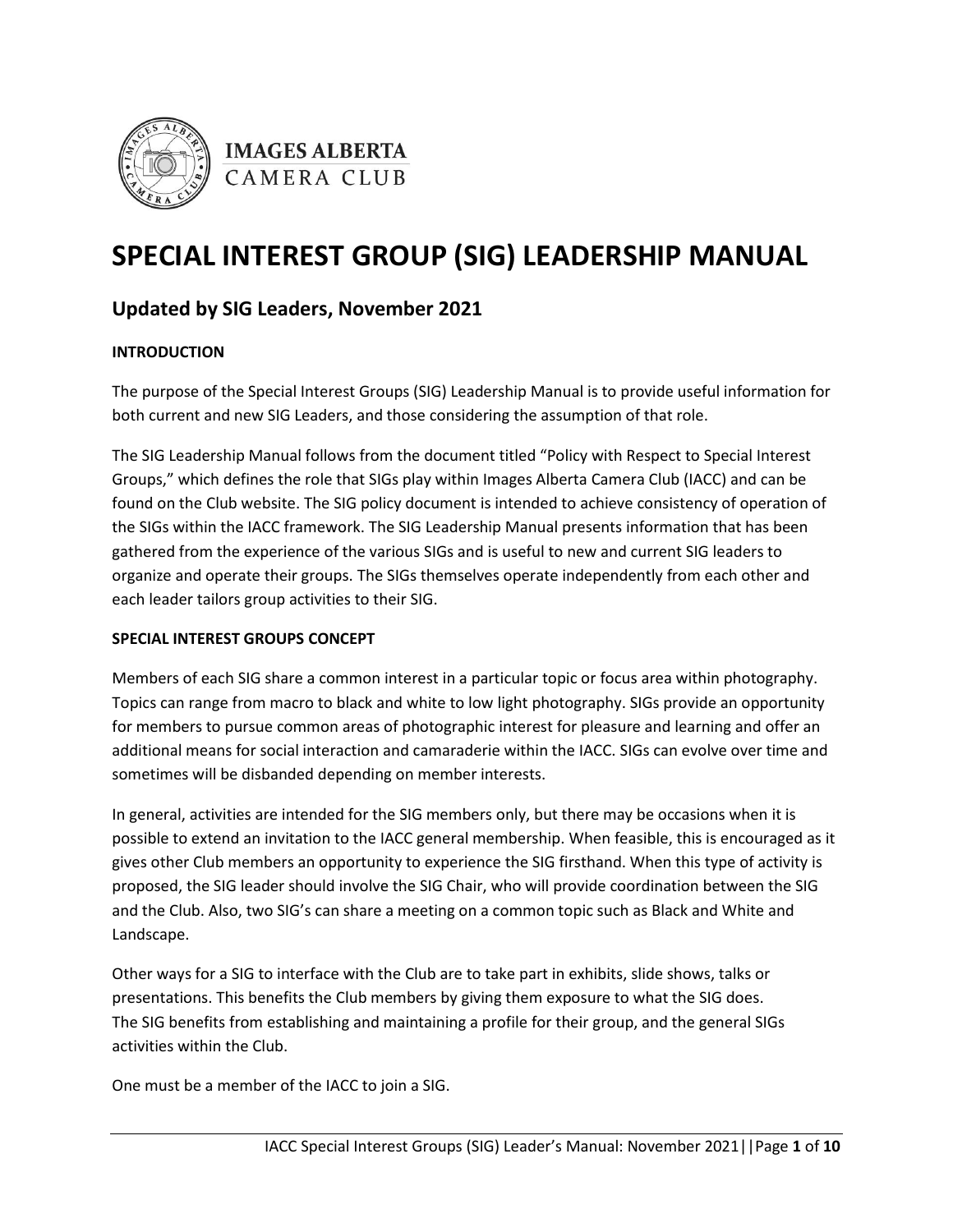#### **ORGANIZATIONAL STRUCTURE**

The operation of SIGs within the IACC falls under the purview of the SIG Chair. The SIG Chair has a responsibility to represent the special Interest groups and their members on the IACC Board of Directors. The SIG Chair is also responsible to the Special Interest Groups and the SIG Leaders to offer any assistance they might need to create and/or conduct any specific special interest group.

In general, the role of the SIG Chair is to:

- represent SIG leaders at IACC Board meetings and provide reports,
- communicate SIG needs to the Board and Board needs to SIG leaders, and
- encourage communication between SIG leaders.

The SIG Chair will provide ongoing support to the membership and leaders of special interest groups in the following ways:

- assisting with the initial setup of the SIG,
- promoting the SIGs within the IACC and communicating relevant information between the SIG and the Club membership,
- coordinating the SIG registration process for Club members and providing updated registration information to SIG leaders,
- helping with specific issues, as needed, and
- ensure any recorded SIG meetings are retained in the Club files for an appropriate length of time.

The SIG Chair maintains a list of Club members who are registered in all SIGs, based on the Club's SIG registration process. The SIG Chair will communicate to the SIG Leader, the names and contact information of registered members of the SIG. When registration changes occur that involve a SIG, the SIG Chair will advise the Leader.

Each SIG has a Leader or Co-Leaders, whose primary responsibilities are to provide overall coordination for the group and to serve as the focal point of communications within the group, and between the group and the SIG Chair. The SIG Leader does not carry all the responsibility for the functioning of the group. SIG members will also share in the responsibilities of the operation of their group. Members of a SIG can contribute in a number of ways:

- actively participating in the group's activities,
- providing ideas for group activities,
- sharing in the organization, hosting, and coordination of meetings, outings and workshops,
- teaching and mentoring other group members, and
- providing input in determining the future direction of the SIG, and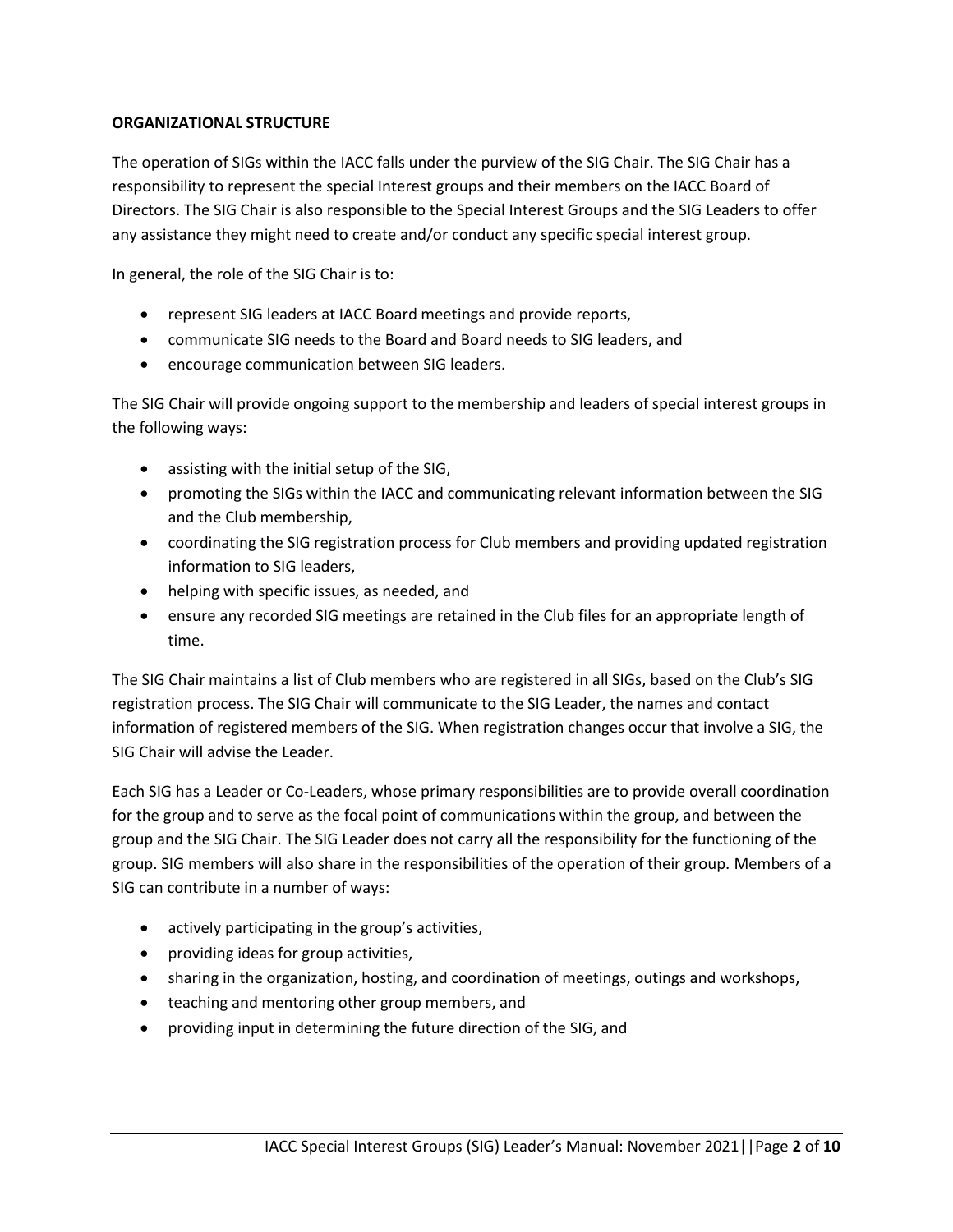#### **FUNCTIONAL CHARACTERISTICS OF SIGs**

SIGs carry out their activities outside of the Club's formal structure. In general, SIGs operate in an independent fashion from the Club, are self-managed, yet participate as part of the Club operation.

The IACC supports the SIGs in:

- polling Club membership for new SIG suggestions,
- facilitating the formation of new SIGs,
- providing promotion within the Club,
- communicating to Club members, and
- assisting with SIG initiations, operations, and, when necessary, disbandment.

#### **SIG INITIATION**

The initial meeting of a new SIG can be arranged and chaired by a representative of the group and/or the SIG Chair. The SIG Chair will ensure that an announcement is made to the Club membership to give members an opportunity to participate.

Topics that should be addressed at the first meeting or soon after, should include:

- agreement on the scope of the special interest to be pursued and the name of the group
- location of meetings virtual, in person or combination of the two
- dates and time for meetings (e.g., second Tuesday of each month at 7:00 pm)
- selection of a leader/coordinator for the group
- the structure of activities for the group (meetings, outings, workshops, etc.)
- funding the group, if applicable.

It is not necessary to finalize all of the above items at the first meeting. Some of these may evolve and change over time, but the more defined they are at the beginning, the better.

When setting the schedule for future meetings, try to avoid schedule conflicts between the new SIG and Club activities (e.g., outings, workshops). The Club activity should take precedence if it has already been booked. Also, it is advisable to avoid schedule conflicts between the new SIG meetings and those of other SIGs. The SIG Chair can provide guidance on the meeting schedule for other SIGs. Most scheduled SIG activities are shown on the IACC website calendar.

Some SIGs, by their nature, have a classroom workshop focus and structure. Historically, these have been classified as SIGs versus Club workshops, as they are multi-session, and carry on for an extended period of time, compared to single-session workshops that are offered as Club workshops. They are often initiated by a member of the Club with particular expertise in an area and will often be led by this individual. With this type of SIG, it is helpful if the leader provides a description and list of topics to be covered, available to Club members before registering, to help them decide whether the SIG is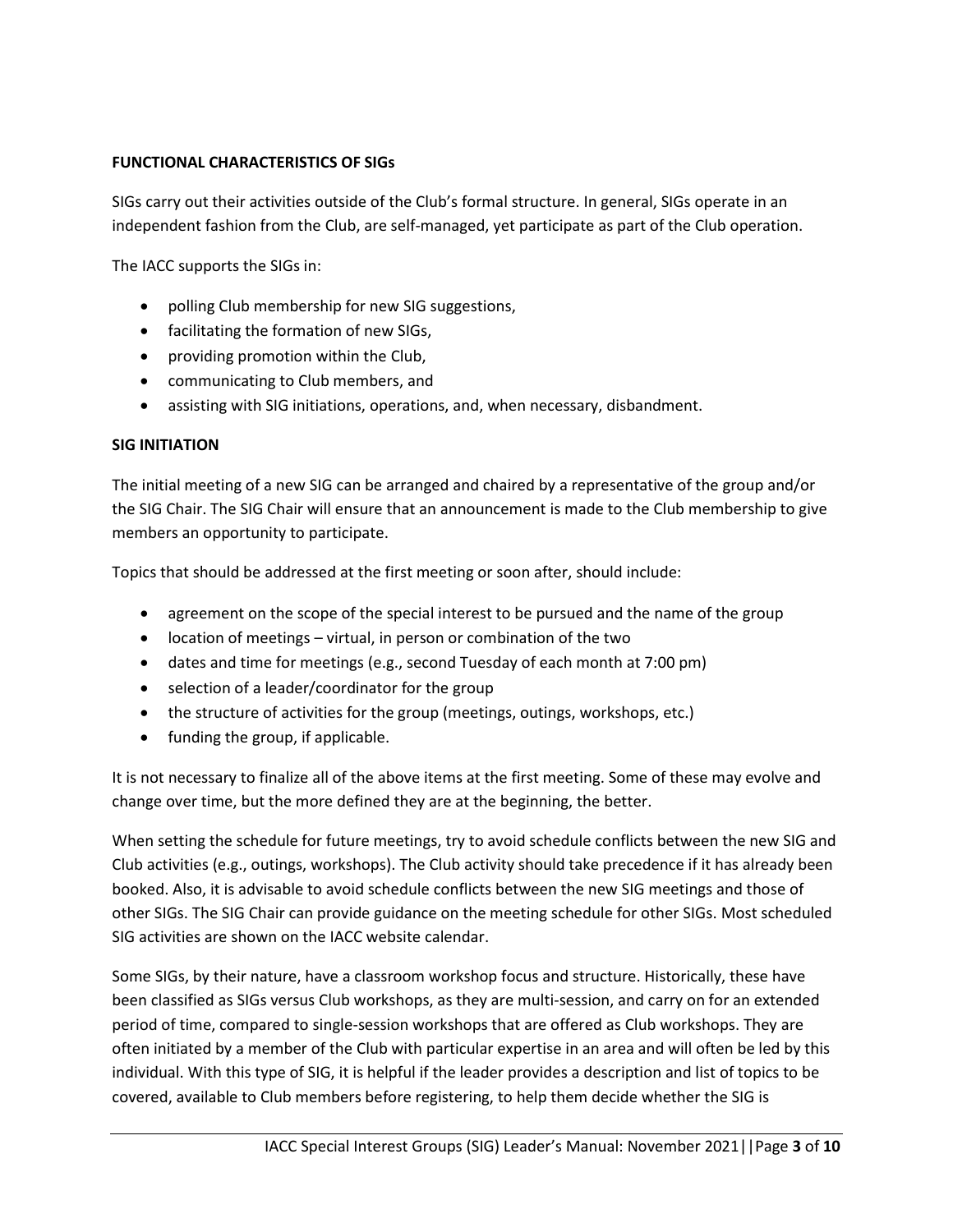appropriate for them. Many of the first meeting topics mentioned earlier will likely have been addressed by the SIG Leader by the time the group meets.

## **SIG LEADERSHIP**

The SIG leader may lead a small group of members, or the SIG could grow into a larger group as time goes by. Over time, leadership of the SIG will likely change. This section is intended to provide some guidelines for current and new SIG leaders and to ease the transition of some members into SIG leadership. Leadership of a SIG isn't difficult with a common interest in photography. The SIG leader needs to be able to facilitate conversations between SIG members, encourage those who have become silent, seek feedback and lead the meeting to conclusion. Meetings are kept simple and typically end after an hour and a half.

Some SIGS employ a simple sharing and discussion of images while others might have a structure such as LEARN, DO, SHARE where there is a demonstration of techniques, sharing of a photo exercise , and showing of images with discussion. Some SIGS hold outings specific to the SIG and separate from regular club outings.

From time to time, a SIG Leader will choose to step down from their role. Development of potential leaders is necessary to allow for an orderly transition and to maintain functioning of the SIG. The SIG Leader can engage members to lead SIG topics and activities over the year and encourage them to take on additional SIG responsibilities. Co leadership also provides a means to distribute SIG activities among the members and allows experience to be passed on. Alternatively, the SIG Chair can solicit interest from within the Club if no one from the SIG wishes to assume leadership.

SIG Leaders can also retain information related to the SIG for reference by future leaders. There are several ways this can be done:

- Record SIG meetings and incorporate them into the Club's digital assets,
- A Google Drive account can be used to provide articles and publicly free eBooks to members, and
- Leaders may also keep a list of websites and web articles that demonstrate a technique or concept relevant to the SIG interests.

#### **MEMBER PRIVACY AND IMAGE OWNERSHIP**

- Maintaining the privacy of SIG members is essential. The blind carbon copy (BCC) option should be used to send emails to the SIG membership. SIG leaders can only provide contact information for SIG members with permission.
- SIG members maintain image ownership over all images submitted to SIG leaders for showing during the meetings. Upon the completion of the meeting, SIG Leaders are expected to delete all submitted images from their computer systems.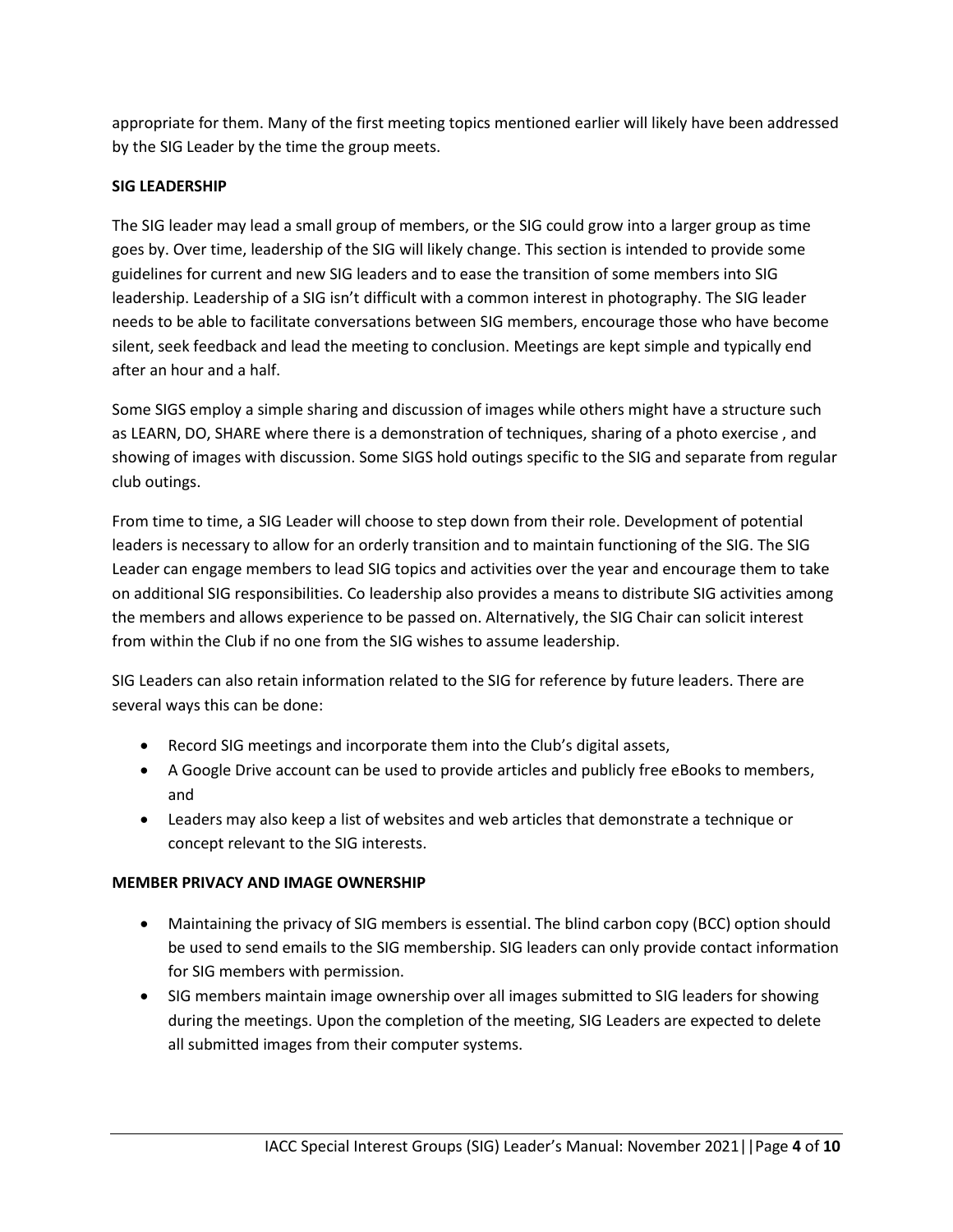## **SIG OPERATION**

SIG activities should be chosen within the agreed upon scope of the group's area of interest. Most SIGs hold regularly scheduled meetings and may also organize and take part in occasional outings and/or workshops in their area of interest. However, they are not limited to only these activities if they choose to structure the group in other ways. The scope can also be decided prior to each meeting, with a Call for Meeting Agenda items solicited from each SIG member.

## **SIG Membership**

Any Club member can join a SIG by using the Club's online SIG application form, currently based on Jotform. The majority of the members typically sign up at the beginning of the year, but new members can join any time either by contacting the SIG leader or using the application form. Most members find that about three SIGs is the most they can attend given their own personal time constraints. Also, for in person meetings, SIG membership could be limited by the size of the venue. The leader and members will need to decide the size of the SIG and in some cases, a SIG may be split into two groups according to interests.

Experience level of SIG members can be quite broad within the group. One of the challenges for a SIG is to strike a balance between having an environment where less experienced members are encouraged to participate and ask questions without feeling intimidated, while also allowing the group to explore concepts that appeal to advanced members.

The SIG Chair maintains a list of Club members who are registered in all SIGs, based on the Club's SIG registration process. The SIG Chair will communicate to the SIG Leader, the names and contact information of registered members of the SIG. When registration changes occur that involve a SIG, the SIG Chair will advise the Leader.

## **Meetings**

Most groups meet once per month. Meeting venues may include:

- members' residences,
- employer meeting space,
- rented space (the SIG Chair may be able to provide guidance about possible sources of rental space, contact persons and estimated costs),
- sponsor-donated space (e.g., London Drugs, Vistek) (the use of this space must be booked well in advance),
- public library meeting rooms where members pay a prorated share for the use of the space on a per meeting basis,
- Zoom, Google Meets or Microsoft Teams meetings are also possible. These can be used in place of in person meetings when members are outside the Edmonton region, driving is difficult, or health restrictions apply. The Club Zoom account can be used to conduct Zoom meetings longer than the free 40 minute limit, and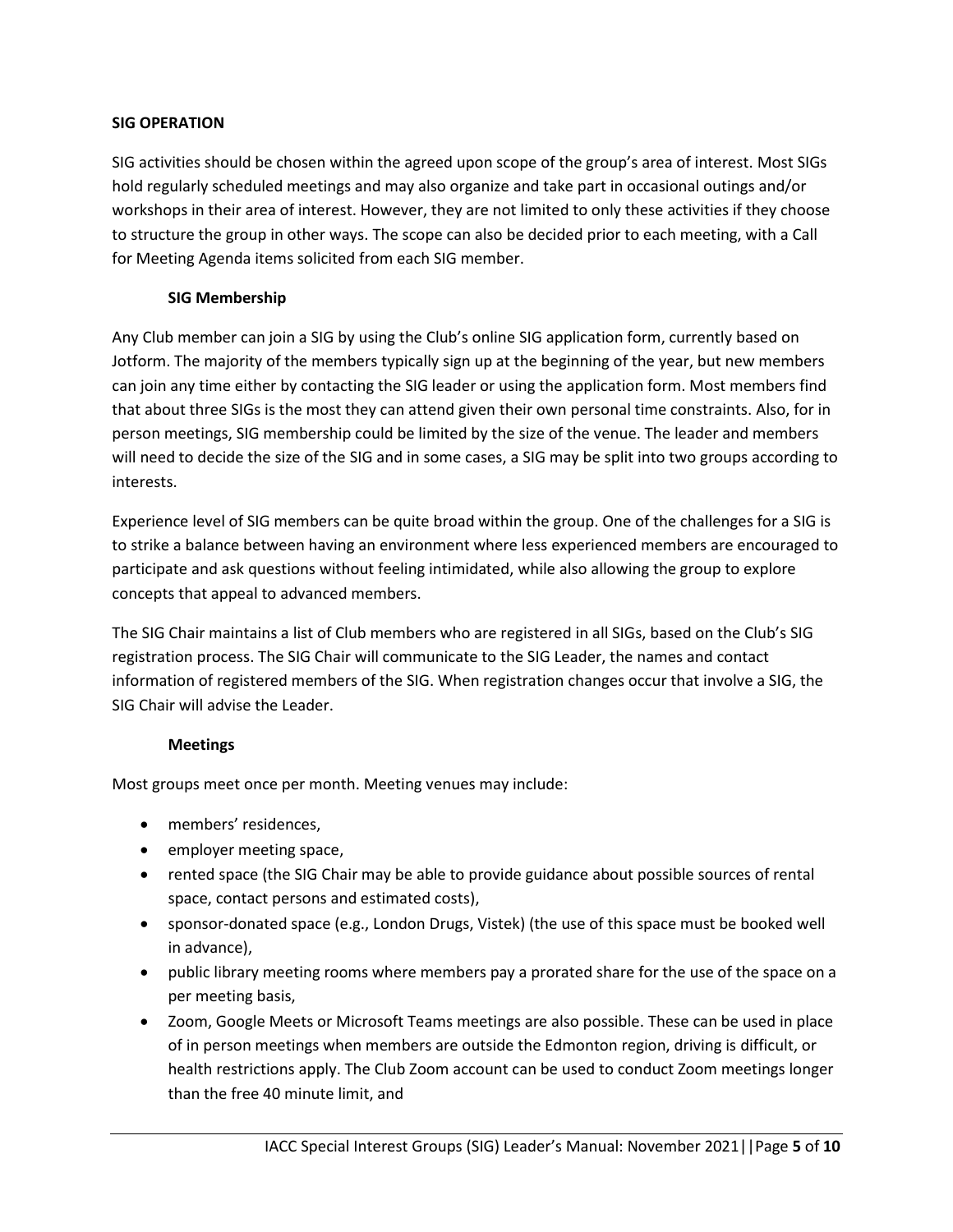• Hybrid meetings which are a combination of in person and virtual meetings. The Club has equipment available for this type of meeting.

The structure of meetings is up to the group. However, for most SIGs it includes one or more of the following:

- Brief introductions sometimes ten or fifteen minutes before the meeting, with casual conversation and social time within a group smaller than larger Club membership,
- Educational activities image editing, YouTube videos, book excerpts, etc.,
- Image sharing discussions on why the photo interested the member, any editing and comments from other members on suggested improvements or appreciation,
- Image editing My Image, your Edit and discussion of the results. Sometimes image sharing has a certain theme – B&W, contrast, exposure, etc.,
- Other discussions related to the SIG members' interests,
- Upcoming Club activities, and
- Next meeting date and time

In general, the SIG Leader should keep meetings simple, yet at times, explore complex topics to broaden members' understanding of the topic. Some helpful tips are provided at the end of this document. The main topics of the meeting should be completed in an hour and a half or less. If meetings run longer, the Leader should indicate that those who wish to continue can remain for additional discussion.

SIG members should remember that when they are in public spaces (outings, etc.) they are ambassadors for IACC and should always act in a manner that reflects well on IACC and its membership.

## **Outings**

Either occasionally, or as a regular part of the group's operation, a SIG may organize a group outing at a location or event that suits the nature of the group's special interest area. Outings should be planned and carried out in a manner that ensures safety for both the group members and the public. The Club has policies that in some cases, require liability waivers, releases and other administrative requirements that must be in place before the event occurs.

## **Workshops**

A SIG may occasionally hold a workshop to cover a particular aspect of the groups' special interest. Most often, workshops are led by an experienced member of the SIG or by a guest. Considerations for workshop planning should include space requirement, selection of an appropriate venue, and equipment requirements. Most workshops in the Club are organized by the Workshop Chair and communicated to the Club membership.

## **Programs**

A SIG may occasionally request a program, theme or topic which considers their area of interest. Most programs are organized by the Program Chair and communicated to the Club membership. Programs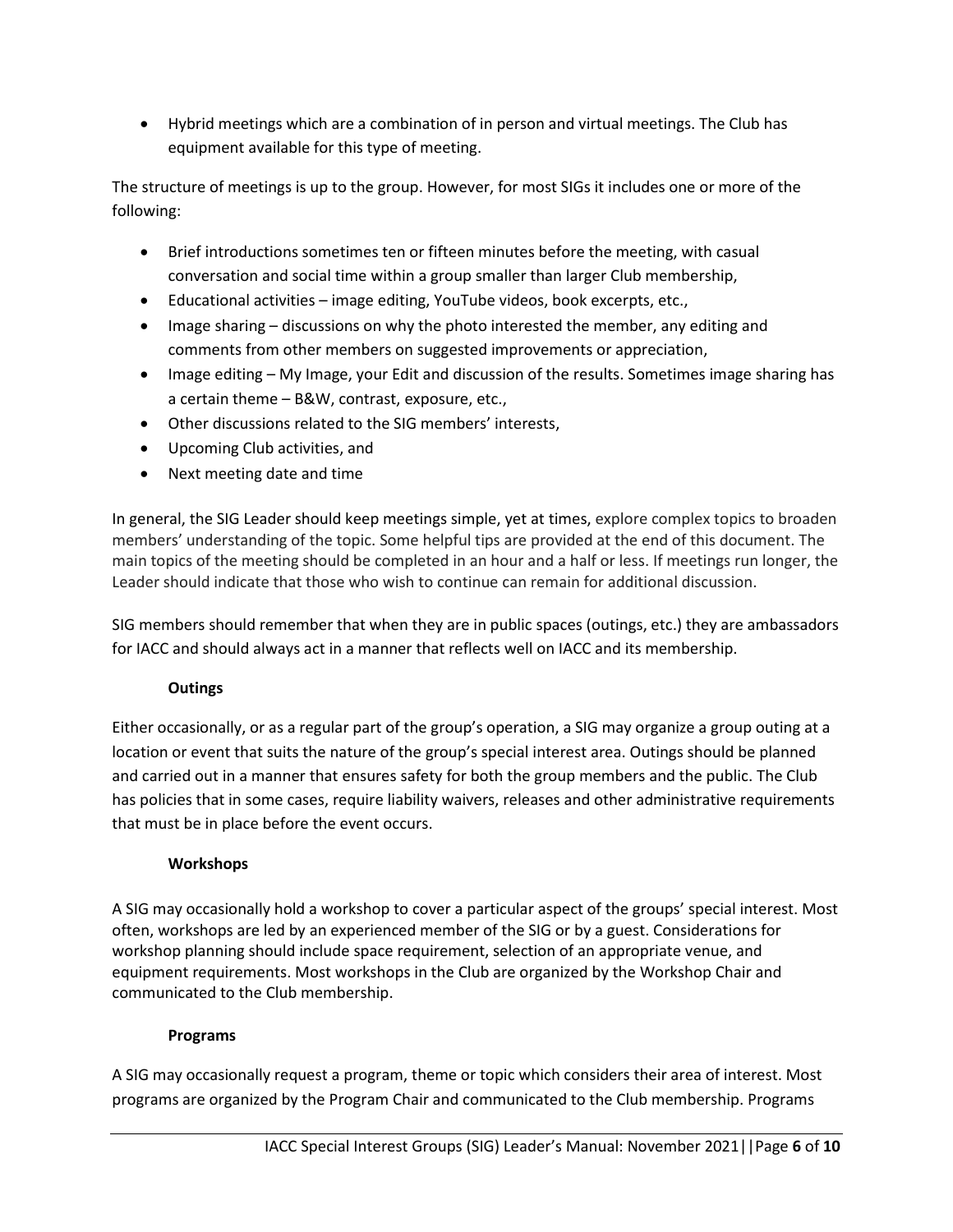can include presentations on specific topics or themes of interest. In addition to SIG membership, others in the Club can be invited to present their work on the topic. At the beginning of the Club year, the Programs Chair organizes presentations by each SIG to engage members participation in the area.

## **Communication**

When SIG meetings and other events have been scheduled by the group, information such as event description, date and time should be communicated to either the IACC Webmaster or the SIG Chair so that the event can be added to the Club's website calendar. If communicated directly to the Webmaster, the SIG Chair should also be copied on the message.

In addition, the SIG Leader will often send a reminder e-mail to the SIG members in advance of the event. This may include a request for members to RSVP their planned attendance at the event, so that the leader and host of the event can prepare for it appropriately.

The SIG Leader may occasionally poll members of the group to get a sense of how well they think that the group is functioning, and to consider suggestions for improvement, where applicable. This can be done by polling members individually or as a group, or as a meeting discussion item.

Likewise, the SIG Chair will periodically check with the SIG Leader for feedback about how the group is doing or for other relevant information. The SIG Leader is encouraged to contact the SIG Chair at any time with any developments, questions, or concerns.

## **Finances**

In line with the idea that SIGs generally operate independently of IACC operations and are self-managed, SIG members are also responsible to share the costs that are required to operate the SIG. The cost of operating a SIG, in most cases, is not large, but may include items such as food and beverages for meetings, space rental, or special costs associated with an outing or workshop. For regular ongoing costs, some groups may have a small nominal fee that is paid per meeting by its members. Fees collected should be coordinated with the Club Treasurer.

## **IACC Equipment Use**

IACC-owned equipment may be made available for use by one or more of the SIGs for say, hybrid or in person meetings. Requests for use of equipment should first be directed to the SIG Chair who will contact the appropriate Board member to ensure there are no conflicts with other Club activities.

## **Disbandment of a SIG**

Occasionally a SIG will run its course and SIG members may decide to disband the group. This can happen as a result of members changing or expanding their focus in the photography they pursue, or for other reasons. In cases where the SIG ceases to be active, it is important that the SIG Leader advise the SIG Chair as soon as possible so that this information can be properly communicated to the Board and membership of the Club. The SIG Chair will also facilitate other items, such as updating the Club's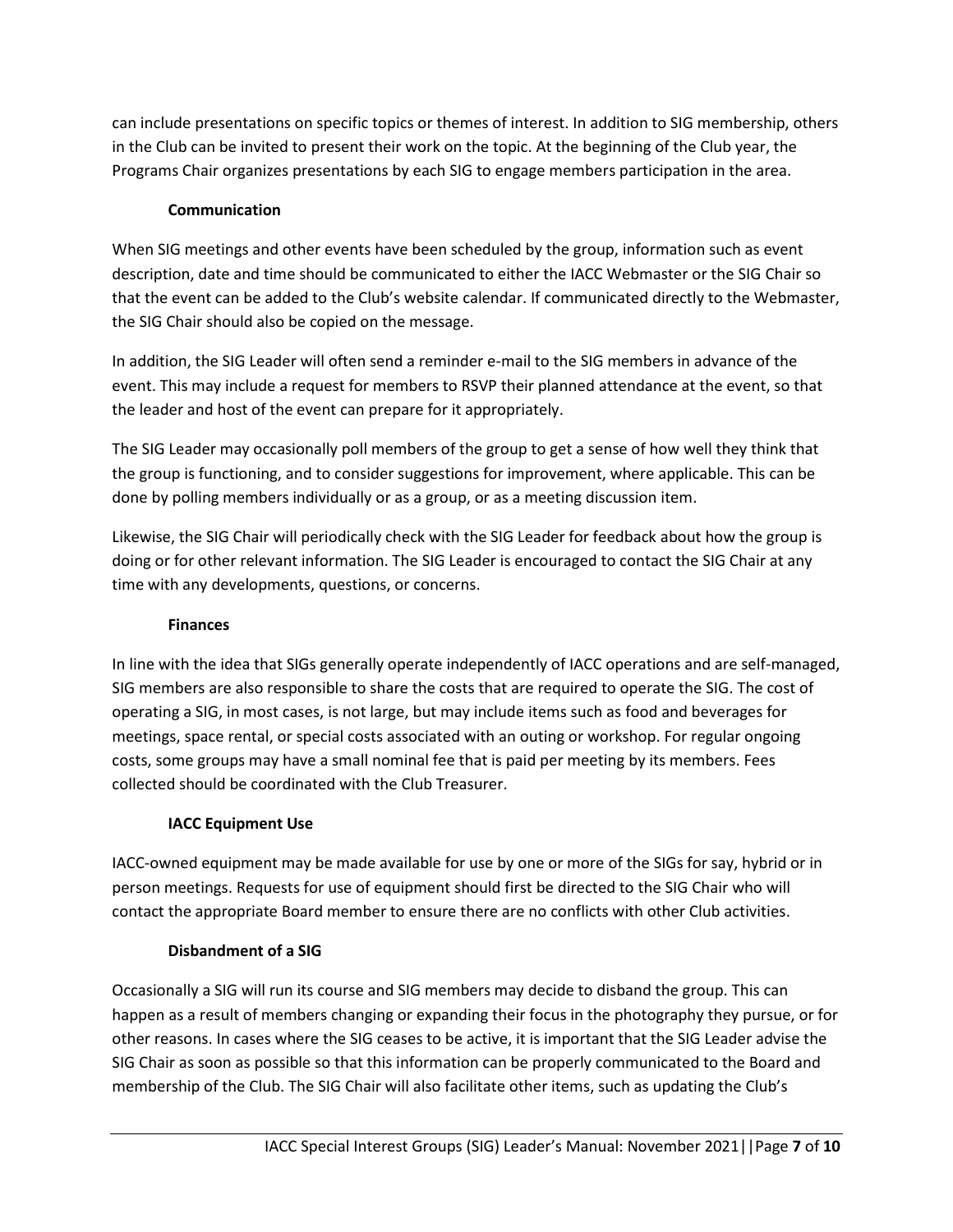website to remove the SIG, and return of Club-owned equipment, if applicable. If the SIG meetings have been recorded the SIG Chair should ensure the recordings are retained in the Club files for an appropriate length of time.

## **SOME USEFUL HELP FROM CURRENT AND PAST SIG CHAIRS**

As part of the 2021 update to this document, current SIG chairs were asked to provide their practices to ensure SIG meetings were effective for Club members. Some of this information was integrated into the update, while some of it is supplementary and useful for leaders to bear in mind when facilitating and conducting meetings:

## **Viewing Member Images**

- Images are personal to the photographer, only the photographer has to like the image,
- Keep the discussion positive focused on what people like about an image, critique of the image is important to the photographer – contrast, color, exposure, high key/ low key, emotion, etc. are concepts to explore in an image.
- Try to prevent others from being repetitively critical about an image,
- If improvements to an image are repeatedly made, indicate that the suggestion has been heard and the person presenting the image is free to use the suggestion or not.
- If there is little to no comment about an image, offer the SIG leader should offer some appreciation.
- Keep the pace of the group up by moving to the next image or topic when comments cease, and
- If possible, randomize the order of images so that one image from each person is shown early before moving on to the remaining submissions.

## **Inviting Member Images**

- Invite people to submit jpg images as e-mail attachments or if sending as TIF, PSD, or RAW images, send via applications such as WeTransfer or Dropbox.
- Suggest a file naming convention so it makes ordering the images for presentation easier for example [Round Number]-[Name of image]-[Photographer initials].file extension (as an example 01-hairofthedog-JD.jpg), and
- About two to three images appears optimal for smaller SIGs while one image from each member or images from selected members is appropriate for larger SIGs.

## **Suggested Optional Activities**

- Club members can showcase their portfolio of images related to the SIG. The member can be invited if they're not a SIG member,
- Review of a SIG member's website,
- A How-to segment on some related aspect of photography with demo, and
- Discussion of places to shoot images related to SIG.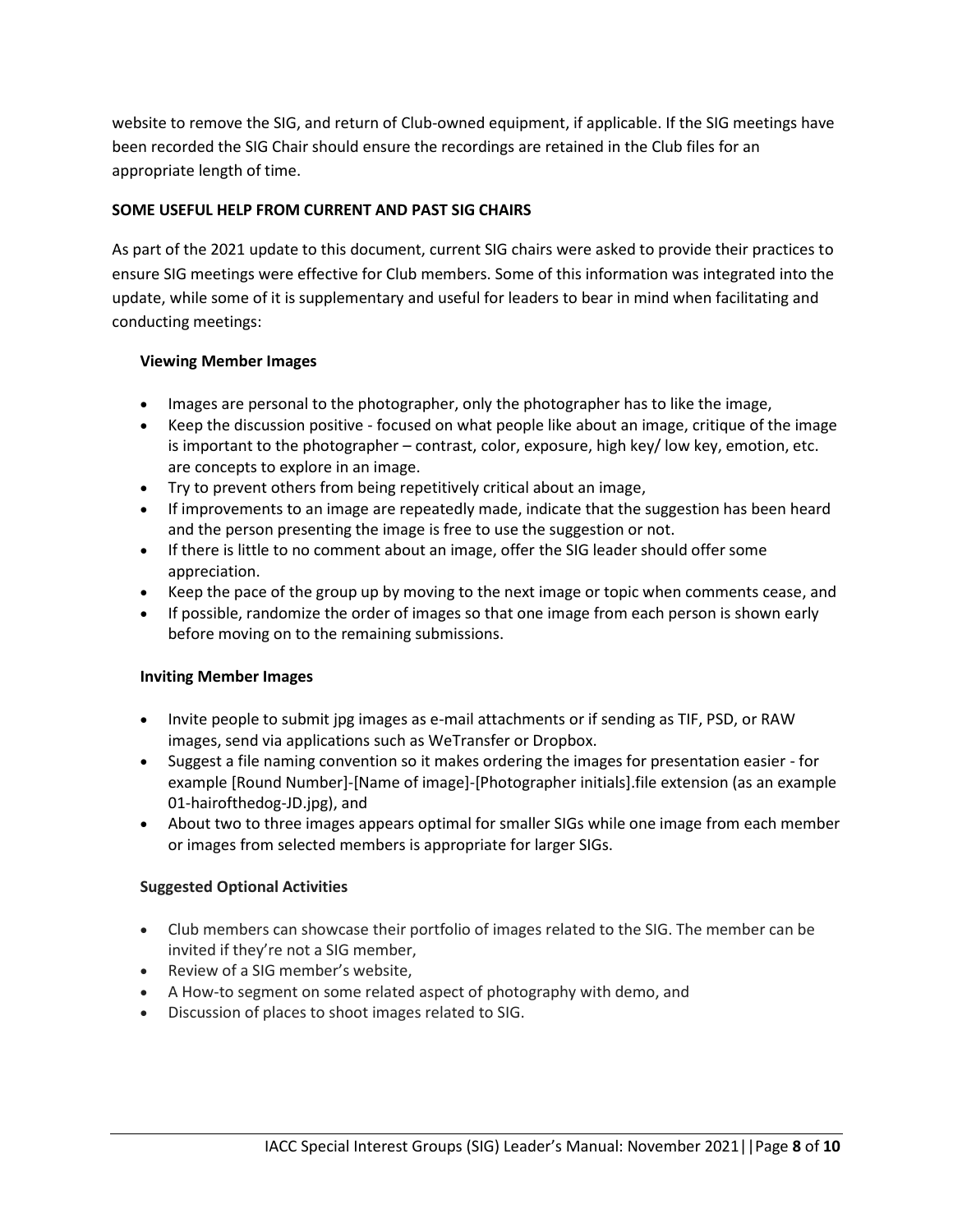#### **POSSIBLE MEETING THEMES**

The following was modified from the Abstract Leader's information and could be useful for other SIG leaders. If an image theme is chosen for the meeting, the leader can choose to present the topic and/ or invite member images based on the theme for discussion.

## • **Composition**

- o Diagonals/ Lines
- o No centre of interest
- o Repetition
- o Kaleidoscope
- o Textures/ no texture (smooth surfaces or area)
- o Complementary colours
- o Shapes/ Curves, and
- o Negative space
- **Technical**
	- o Black and White
	- o High contrast
	- o Unsharp (in whole or in part)
	- o Everything in sharp focus, and
	- o Aerial Photography
- **Subject**
	- o Dominant Colors
	- o Snow/Ice
	- o Season
	- o Shadows and Reflections
	- o Text (e.g., printed, written, graffiti, etc.), and
	- o Specific object (forest, streets, etc.)
- **Artists/Art Styles related to the SIG focus:**
	- o Surrealism Escher, Dali
	- $\circ$  Pictorialism What is "fine art" photography?
	- o Impressionism Monet, Degas, etc.
	- o Landscape Turner, and
	- o Abstract Expressionism Jackson Pollock, Mark Rothko, Georgia O'Keefe
- **Photographers**
	- o Street Daido Moriyama, Vivian Maier, Eliott Erwit, Eric Kim
	- o Macro Adam Gor, Javier Ruperez
	- o Landscape Thomas Heaton, Adam Gibbs, Nick Page, Ben Horne
- **Photography Books**
- **Image Making**
	- o Lithographic film and paper emulsion/ printing techniques
	- o Cyanotype,
	- o Fine Art,
	- o Mixed Media, and
	- o Print Making paper, aluminum, etc.